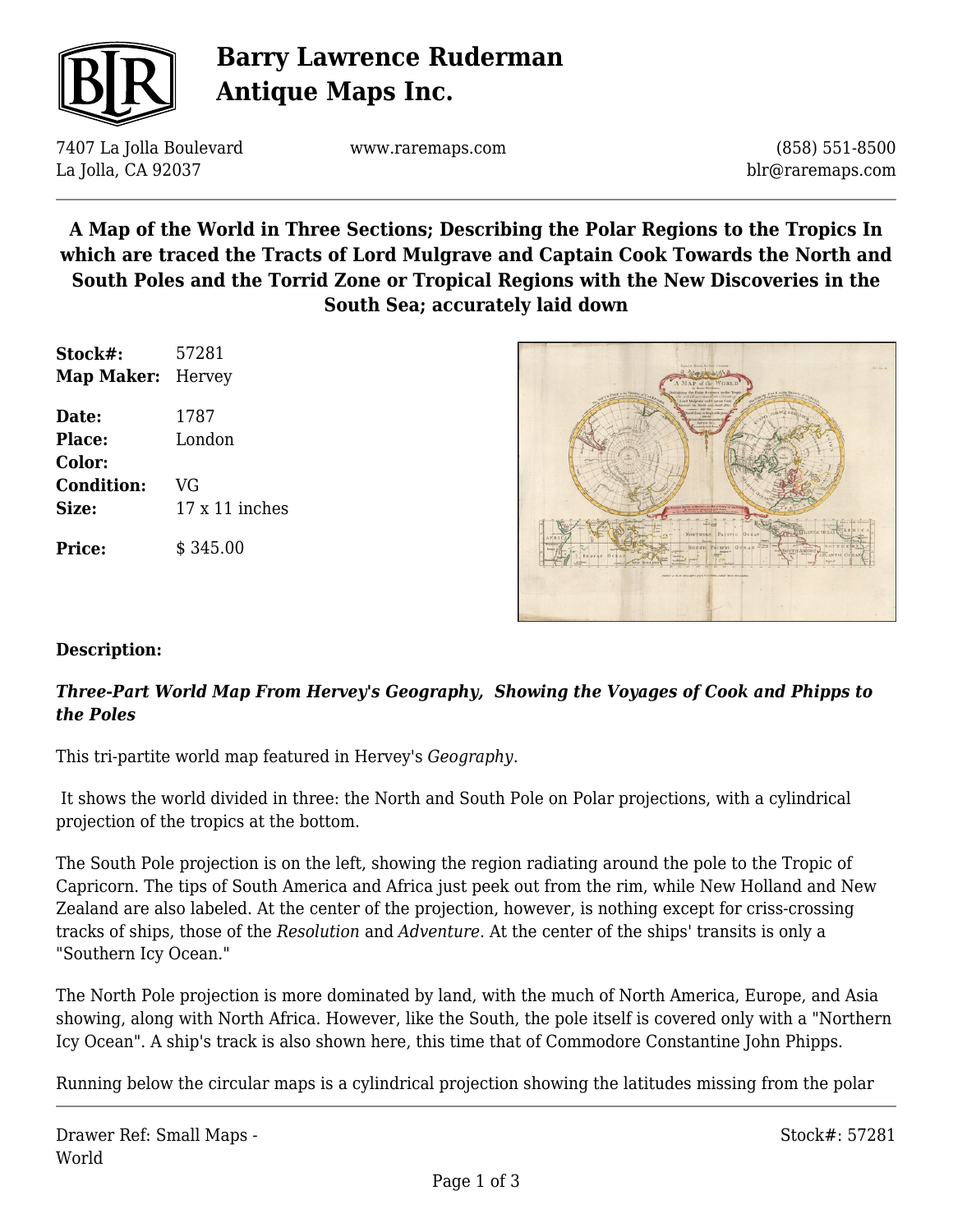

# **Barry Lawrence Ruderman Antique Maps Inc.**

7407 La Jolla Boulevard La Jolla, CA 92037

www.raremaps.com

(858) 551-8500 blr@raremaps.com

## **A Map of the World in Three Sections; Describing the Polar Regions to the Tropics In which are traced the Tracts of Lord Mulgrave and Captain Cook Towards the North and South Poles and the Torrid Zone or Tropical Regions with the New Discoveries in the South Sea; accurately laid down**

projections, the "Torrid Zone or Tropical Regions of the World". Unusually, the Pacific Ocean is placed at the center, the better to highlight the "New discoveries in the Pacific Ocean or South Sea." The map's purpose is to show the achievements of recent exploration, thus the Pacific is dotted with islands that only recently had become familiar to readers of voyage accounts.

#### **The South Pole and Cook**

This map was originally created between the second and third voyages of James Cook, the most famous and celebrated of all explorers. His fame in Britain, but also throughout Europe, was unparalleled for the time and would only augment after his death in Hawaii in 1779, on his third voyage. On his first voyage, from 1768-1771, Lieutenant Cook led his crew to observe the Transit of Venus and helped introduce Europe to the island paradise of Tahiti, forever changing how Europeans viewed the Pacific Islands.

This map highlights the second voyage (1772-5), however, which was dispatched with the intention of settling once and for all the question of a Southern Continent. The recently-promoted Commander Cook sailed in the *Resolution*, while his second-in-command, Tobias Furneaux, accompanied in the *Adventure*. The ships circled the world at an extreme southern latitude, one of the first voyages to cross the Antarctic Circle. Furneaux departed for New Zealand and then Britain, but Cook stayed in the South, restocked at Tahiti, and then went south again and eventually stopped at Easter Island, Norfolk Island, New Caledonia, and Vanuatu. Some of these are labeled in the map at the bottom. He then rounded Cape Horn, explored the South Atlantic, and then headed home via South Africa. The Southern Continent, imagined to cover a huge area, had been reduced to mere myth.

Cook is not the only explorer mentioned on the map. Dates from the seventeenth century and Dutch toponyms in New Holland remind us that ships of the Dutch East India Company frequently were wrecked or blown near the Australian shore more than a century before Cook encountered the eastern side of the continent. Similarly, the Straits of Magellan references the first recorded European to venture there. Finally, there is an "Isle discovered by Kerquelin" in the Southern Indian Ocean, a reference to the Kerguelen Islands. French explorer Yves Joseph de Kerguelen de Tremarec discovered the islands in 1772. Cook visited them on his third voyage, in 1776, but they were clearly well-publicized prior to his leaving, as they are included here.

#### **The North Pole and Phipps**